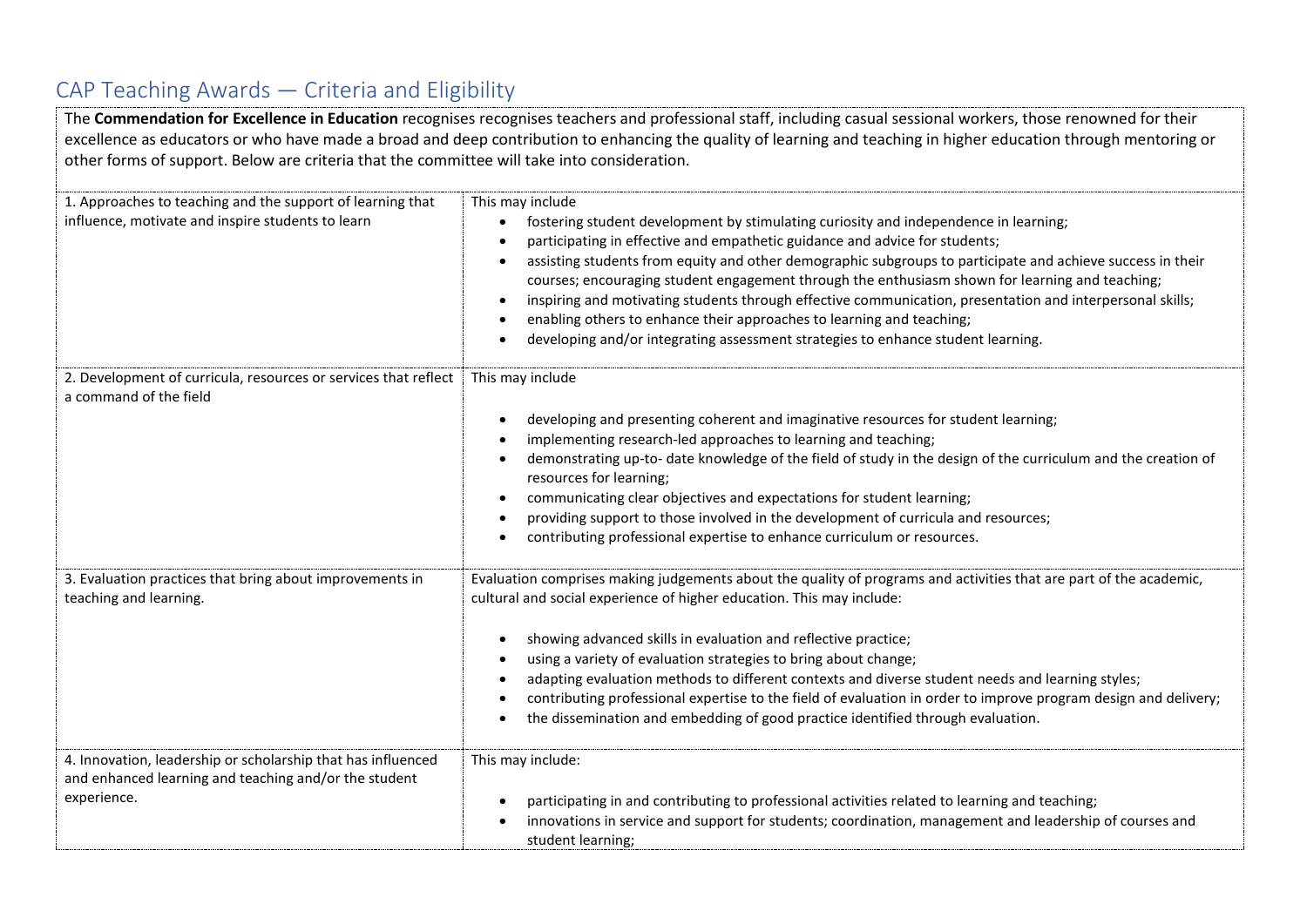|                                                                                                                                                                                                                                                                                                                                                         | conducting and publishing research related to teaching;<br>demonstrating leadership through activities that have broad influence on the profession;<br>providing innovative learning and teaching for different contexts, including technology enhanced environments,<br>for large and small class sizes and/or to meet the needs of a diverse student cohort;<br>influencing the overall academic, social and cultural experience of higher education.                                                                                                                                                                                                                                                                                                                                                                                                                                                                                                                                                                                                                                                                                  |  |
|---------------------------------------------------------------------------------------------------------------------------------------------------------------------------------------------------------------------------------------------------------------------------------------------------------------------------------------------------------|------------------------------------------------------------------------------------------------------------------------------------------------------------------------------------------------------------------------------------------------------------------------------------------------------------------------------------------------------------------------------------------------------------------------------------------------------------------------------------------------------------------------------------------------------------------------------------------------------------------------------------------------------------------------------------------------------------------------------------------------------------------------------------------------------------------------------------------------------------------------------------------------------------------------------------------------------------------------------------------------------------------------------------------------------------------------------------------------------------------------------------------|--|
| The Commendation for Excellence in Supervision recognises a sustained record of innovative and outstanding supervision of higher degree by research (HDR) students,<br>including honours and research students within coursework Master's Degrees. Below are criteria that the committee will take into consideration.                                  |                                                                                                                                                                                                                                                                                                                                                                                                                                                                                                                                                                                                                                                                                                                                                                                                                                                                                                                                                                                                                                                                                                                                          |  |
| 1. Advancing students as researchers through developing<br>their intellectual rigour and disciplinary expertise, and<br>instilling ethical and responsible research practices                                                                                                                                                                           | This may include:<br>development of a research program that attracts and maintains high quality candidates, while appropriately<br>reflecting equity and diversity concerns;<br>a record of students attending, and being involved in, disciplinary seminars and other relevant activities;<br>encouraging and assisting candidates with publication during their period of study;<br>development of independent, ethical researchers, as evidenced by an outstanding record of research practice<br>that demonstrates strong adherence to the highest ethical standards;<br>ensuring that students access appropriate research education opportunities ranging from workshops on the<br>concept of research, through to using data sources.                                                                                                                                                                                                                                                                                                                                                                                             |  |
| 2. An outstanding sustained record of supervisory practices<br>that have resulted in successful completions, significant<br>research outputs and excellent graduation outcomes for<br>students                                                                                                                                                          | This may include:<br>evidence of outcomes of research supervision at a minimum including numbers of supervisions (of each kind)<br>$\bullet$<br>supplemented by a record of achievement using examples from the points below (sheer number of completions<br>is not sufficient on its own);<br>completion rates, timely completions or completions in spite of difficulties arising within the degree, meeting of<br>$\bullet$<br>milestones;<br>progression to academic or research careers for completed students;<br>other employment outcomes for completed students;<br>external measures of successful research outcomes from the supervised research (e.g. publications, quality of<br>journal, published books, conference presentations/invitations, competitive research funding, funded<br>Fellowships);<br>specific examples of students who have progressed particularly well after completion, or students with whom<br>fruitful research collaborations have continued, and objective measures of success for those research<br>collaborations (e.g. journal quality, citations, invitations to major conferences, etc.). |  |
| 3. Outstanding modelling of the research process for<br>students, including supporting students in choosing a<br>research topic; setting and maintaining clear mutual<br>expectations between student and supervisor; providing<br>timely, constructive, clear and actionable feedback; and<br>nurturing progress through research milestones including | This may include:<br>provision of resources, necessary coursework if required, and research plan design;<br>developing students' theoretical, analytical and methodological skills appropriate to the discipline;                                                                                                                                                                                                                                                                                                                                                                                                                                                                                                                                                                                                                                                                                                                                                                                                                                                                                                                        |  |